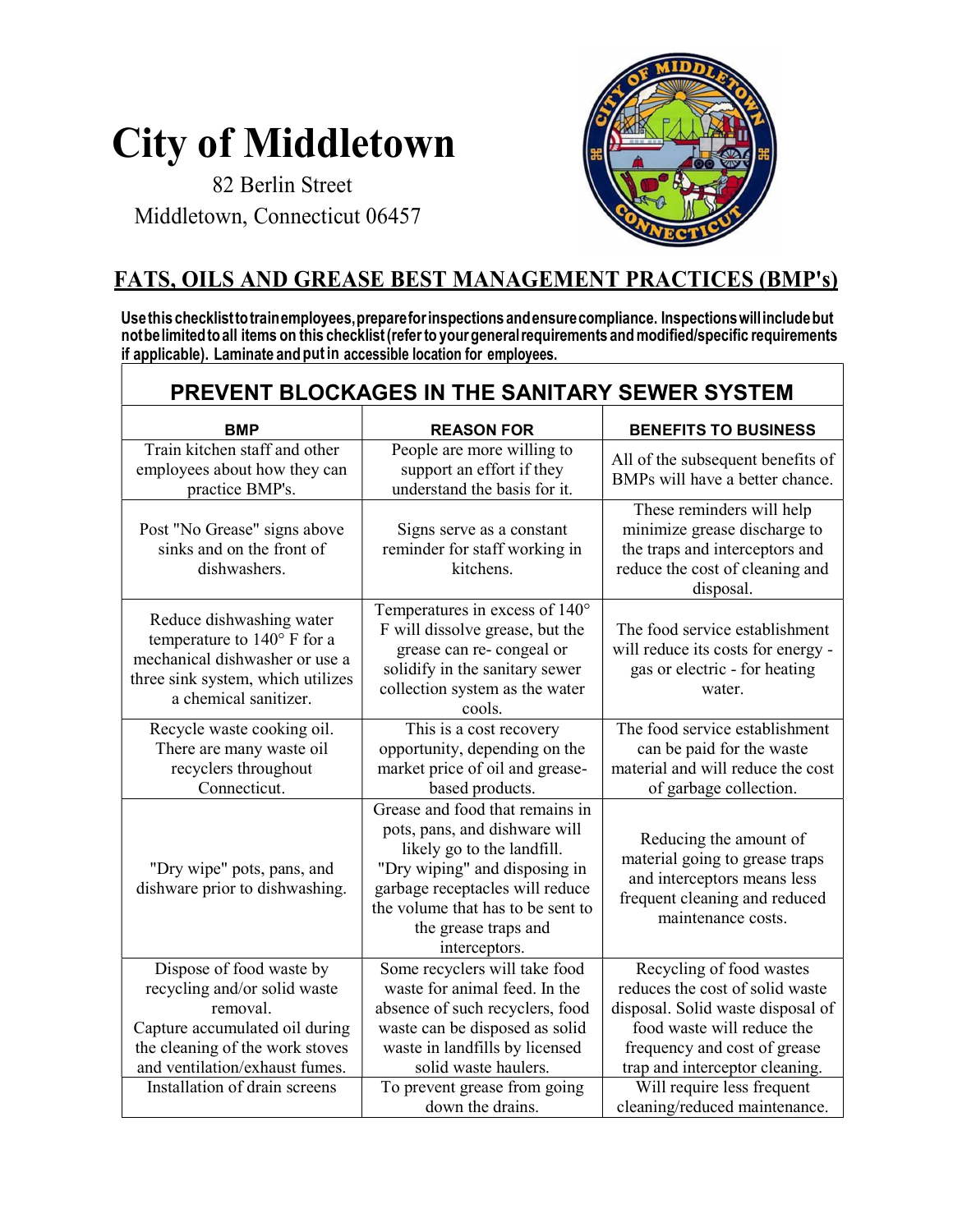| PROPERLY MAINTAIN FOG INTERCEPTORS TO PREVENT IT<br>FROM ENTERING THE SANITARY SEWER SYSTEM                            |                                                                                                                                                                                                                                                                                                                                                          |                                                                                                                                                                                                                                                                                          |  |  |
|------------------------------------------------------------------------------------------------------------------------|----------------------------------------------------------------------------------------------------------------------------------------------------------------------------------------------------------------------------------------------------------------------------------------------------------------------------------------------------------|------------------------------------------------------------------------------------------------------------------------------------------------------------------------------------------------------------------------------------------------------------------------------------------|--|--|
| <b>BMP</b>                                                                                                             | <b>REASON FOR</b>                                                                                                                                                                                                                                                                                                                                        | <b>BENEFITS TO BUSINESS</b>                                                                                                                                                                                                                                                              |  |  |
| Witness all grease or interceptor<br>cleaning/maintenance activities<br>to ensure the device is properly<br>operating. | Grease interceptor pumpers<br>may take shortcuts. If the<br>establishment manager inspects<br>the cleaning operation they are<br>more assured of getting full<br>value for their money.                                                                                                                                                                  | The establishment is assured of<br>getting full value for the cost<br>of cleaning the grease trap or<br>interceptor.                                                                                                                                                                     |  |  |
| Clean under-sink grease traps<br>weekly.                                                                               | Under-sink grease traps have less<br>volume than interceptors.<br>Weekly cleaning of under-sink<br>grease traps will reduce the cost<br>of cleaning the grease<br>interceptor.<br>If the establishment does not<br>have a grease interceptor, the<br>under-sink grease trap is the only<br>means of preventing grease from<br>entering the sewer system. | This will significantly extend the<br>lifespan and maintenance/repair<br>/cleaning costs of your<br>equipment.                                                                                                                                                                           |  |  |
| Clean interceptors routinely.                                                                                          | Routine cleaning ensures that<br>grease accumulation does not<br>cause the interceptor to operate<br>poorly.<br>The cleaning frequency is a<br>function of the type of<br>establishment, the size of the<br>interceptor, and the volume of<br>flow discharged.                                                                                           | Routine cleaning will prevent<br>plugging of the sewer line<br>between the food service<br>establishment and the sanitary<br>sewer system.<br>If the line plugs, the sewer line<br>may back up into the<br>establishment, and the business<br>will need to hire someone to<br>unplug it. |  |  |
| Maintain a FOG control system<br>maintenance log.                                                                      | The maintenance log records<br>the trap/interceptor's frequency<br>and volume of cleaning. It is<br>required by the pretreatment<br>program to ensure that FOG<br>cleaning is performed on a regular<br>basis.                                                                                                                                           | Documenting maintenance<br>establishes consistent sanitary<br>behavior from your staff.<br>Consistency in their actions<br>protects your equipment and<br>reduces cost.                                                                                                                  |  |  |

٦

Γ